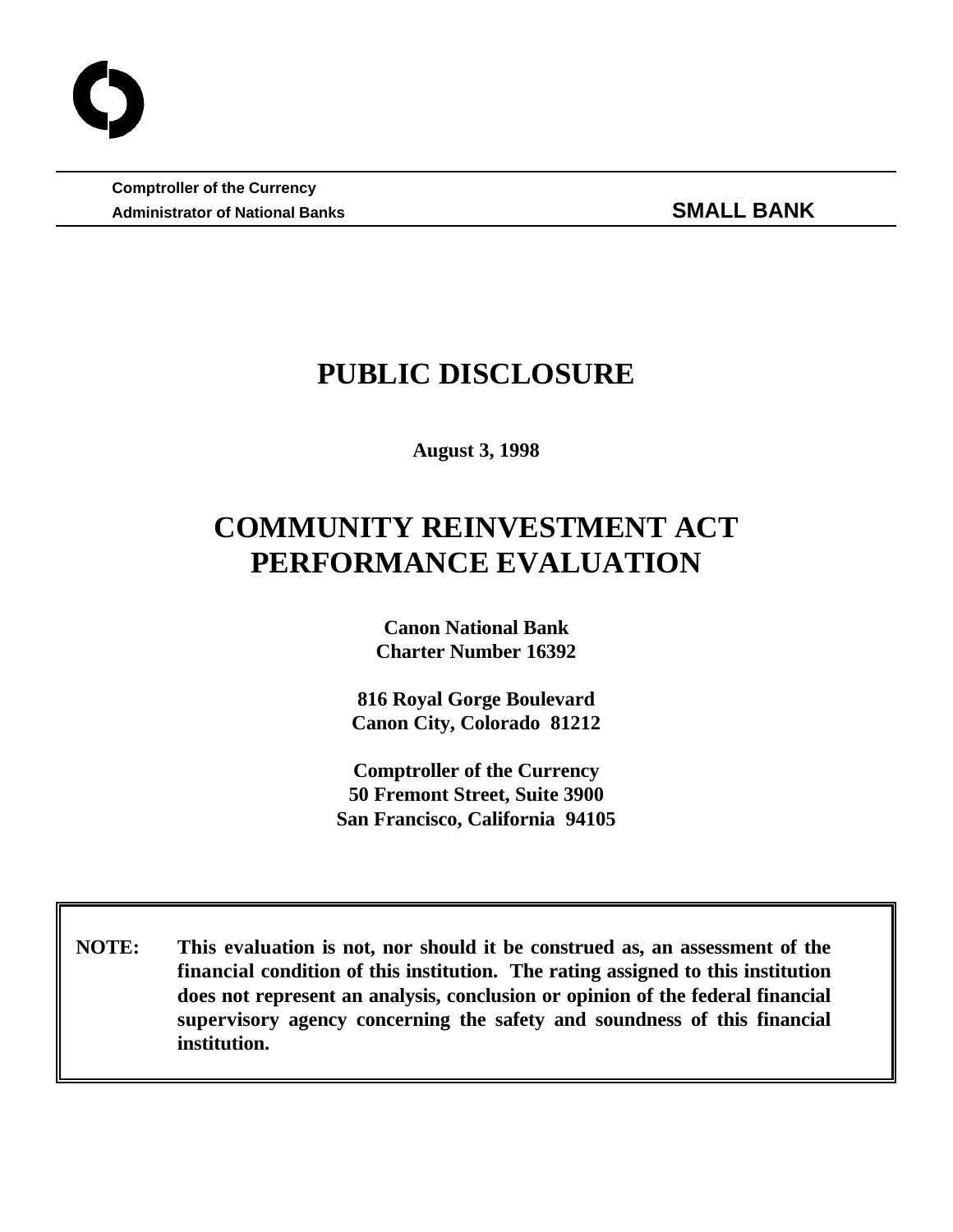### **GENERAL INFORMATION**

*The Community Reinvestment Act (CRA) requires each federal financial supervisory agency to use its authority when examining financial institutions subject to its supervision, to assess the institution's record of meeting the credit needs of its entire community, including low- and moderateincome neighborhoods, consistent with safe and sound operation of the institution. Upon conclusion of such examination, the agency must prepare a written evaluation of the institution's record of meeting the credit needs of its community.* 

*This document is an evaluation of the Community Reinvestment Act (CRA) performance of Canon National Bank prepared by the Office of the Comptroller of the Currency, the institution's supervisory agency, as of August 3, 1998. The agency rates the CRA performance of an institution consistent with the provisions set forth in Appendix A to 12 CFR Part 25.*

#### **INSTITUTION'S CRA RATING:** This institution is rated **"Satisfactory."**

The bank's record of meeting the credit needs of its assessment area is satisfactory. A majority of loans are originated in the assessment area. The bank makes loans to individuals of various income levels, including low and moderate income, and to businesses of all sizes.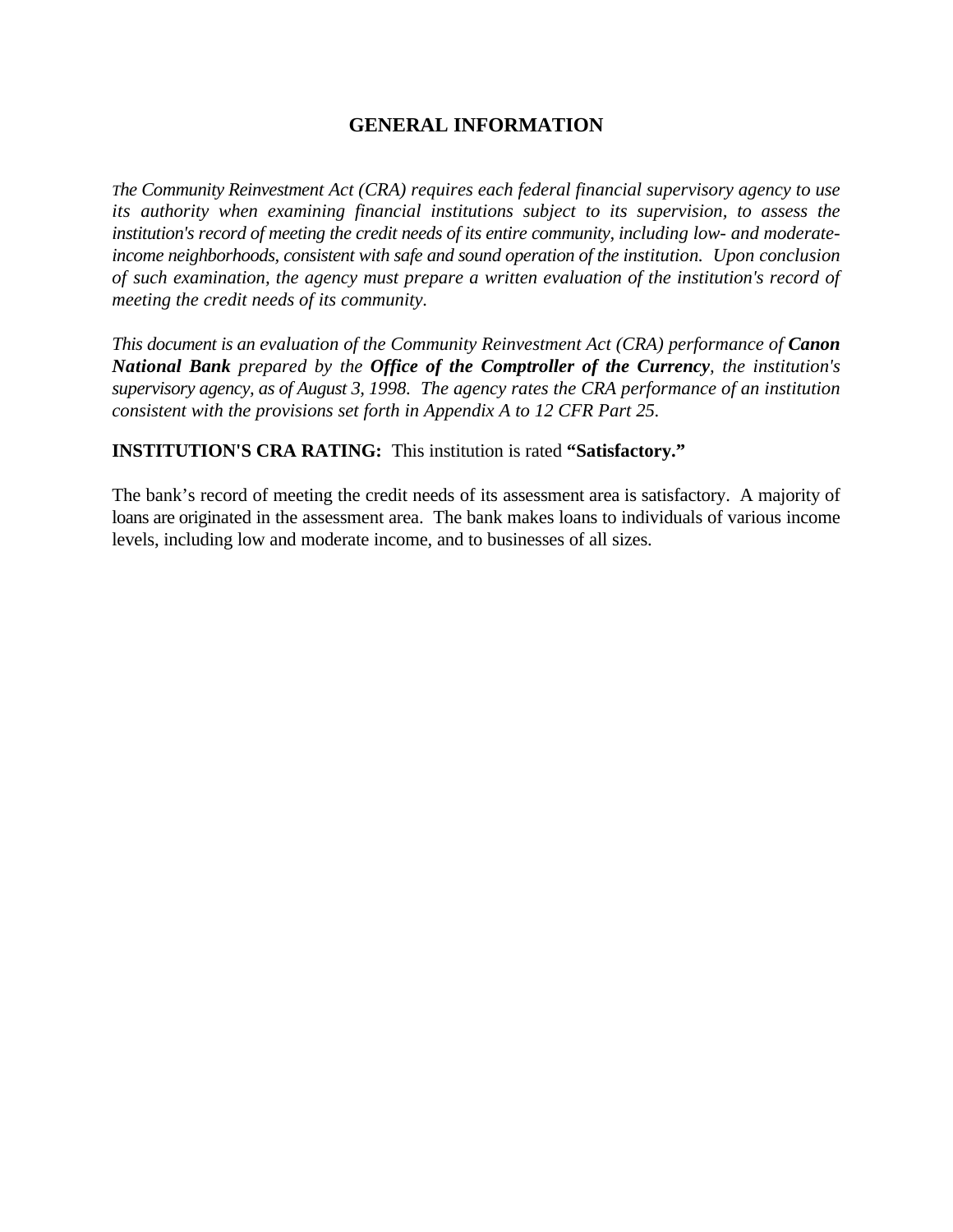#### **DESCRIPTION OF THE INSTITUTION**

Canon National Bank (Canon) is an \$80 million independent financial institution located on the Eastern slope of the Rocky Mountains in Central Colorado. Canon's main office and a branch office are located in Canon City, Colorado. In addition, Canon operates full-service branches in the communities of Pueblo, Colorado Springs, and Colorado City. Four cash-dispensing automated teller machines are located at each branch location except the main office and offer services 24 hours a day.

Since our last CRA evaluation in 1995, the bank has experienced significant growth. Total assets increased from \$46 million as of July 31, 1995, to \$80 million by June 30, 1998. The bank opened its branch in Colorado Springs in July 1996, and purchased an existing financial institution in Colorado City in July 1997. These new offices, as well as stable growth at the bank's previously existing locations, are responsible for this growth.

Canon offers a wide range of consumer, real estate, commercial, and agriculture loans. As of June 30, 1998, the bank's loan portfolio totaled \$56 million. The table below details the bank's loan portfolio by product type for the first six months of 1998.

| <b>CANON NATIONAL BANK LOAN PORTFOLIO</b> |                                |  |  |
|-------------------------------------------|--------------------------------|--|--|
| Loan Type                                 | Percent of Average Gross Loans |  |  |
| Commercial                                | 40                             |  |  |
| 1- to 4-Family Residential Real Estate    | 37                             |  |  |
| Individual                                | 14                             |  |  |
| Construction and Development              | 8                              |  |  |
| Agricultural                              |                                |  |  |
| Total                                     | 100                            |  |  |

Canon received a "Satisfactory" rating at its August 28, 1995, CRA examination. There are no legal or financial impediments which preclude the bank from its obligation under the CRA.

#### **DESCRIPTION OF ASSESSMENT AREA**

The bank has identified the contiguous counties of Fremont, Pueblo, El Paso, and Huerfano on the Eastern slope of the Rocky Mountains in central Colorado as its assessment area. El Paso and Pueblo Counties contain the Colorado Springs and Pueblo Metropolitan Statistical Areas (MSAs). The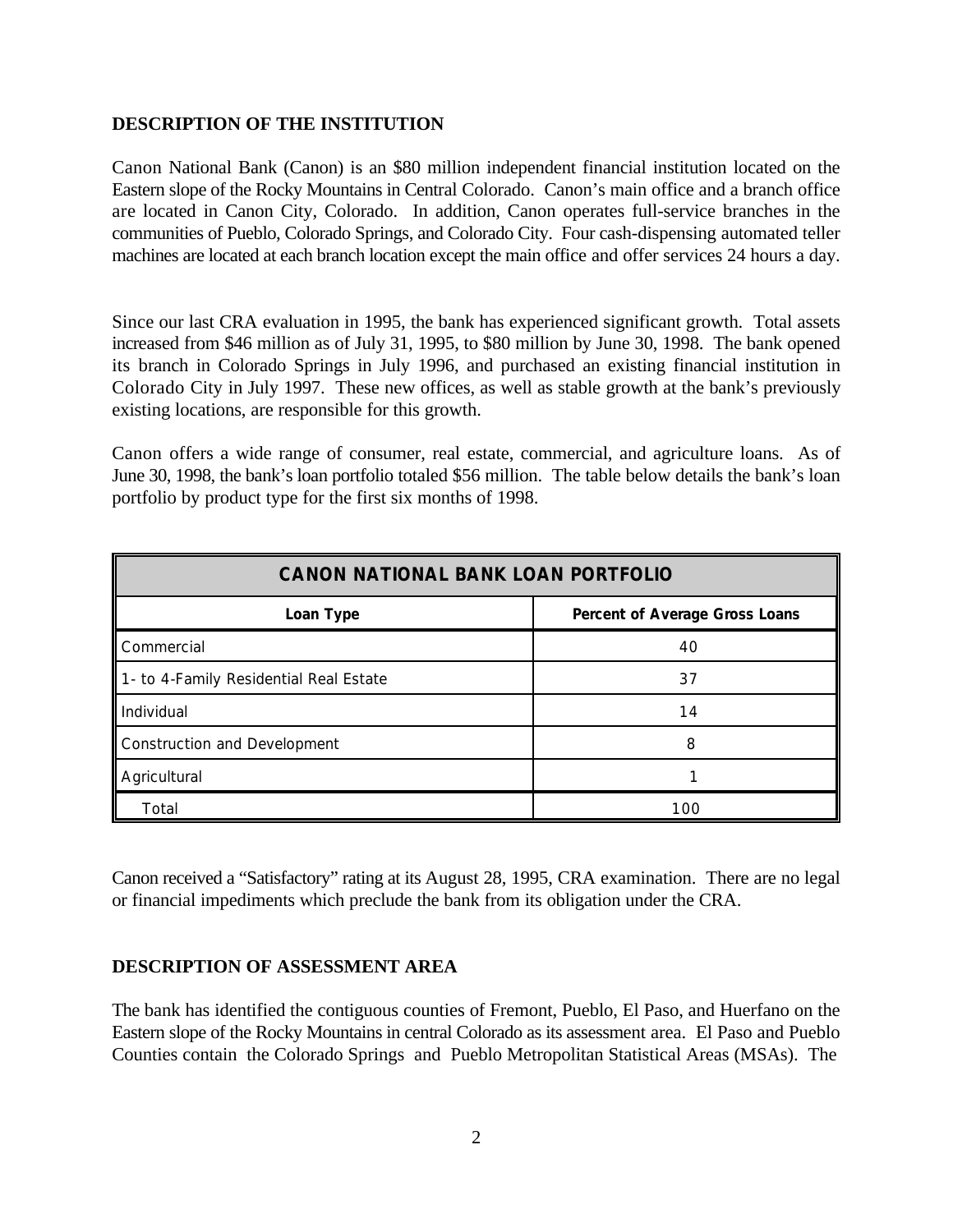assessment area meets the requirements of the regulation and does not arbitrarily exclude low- or moderate-income geographies. The total population of the assessment area is estimated at 558,000. The area has generally been experiencing strong growth. Unemployment is low at approximately 3%. Twelve percent of the residents in the area live below the poverty line. The following chart reflects income characteristics by census tract/block numbering area (BNA) and number of families in the assessment area.

| <b>CANON NATIONAL BANK ASSESSMENT AREA</b> |                                                     |          |                              |         |  |
|--------------------------------------------|-----------------------------------------------------|----------|------------------------------|---------|--|
| Income levels                              | <b>Number of Census</b><br><b>Tracts &amp; BNAs</b> | Percent* | Number of<br><b>Families</b> | Percent |  |
| Low                                        | 6                                                   | 4        | 28,771                       | 19      |  |
| Moderate                                   | 47                                                  | 33       | 28,533                       | 19      |  |
| Middle                                     | 60                                                  | 42       | 33,811                       | 23      |  |
| Upper                                      | 29                                                  | 21       | 57,298                       | 39      |  |
| Total                                      | $142*$                                              | 100      | 148,413                      | 100     |  |

\*Three tracts reported no income information. Percent calculated based on reporting census tracts.

#### *Colorado Springs MSA*

El Paso County is also known as the Colorado Springs MSA. El Paso County contains a majority of the assessment area population (397,000) which is centered in the communities of Colorado Springs, Security, and Widefield. The area has experienced strong growth. Employment is dominated by three military bases and the United States Air Force Academy. The MSA contains 84 census tracts including: 18 upper income, 37 middle income, 27 moderate income, and 2 low income. The estimated MSA median family income is \$45,800 for 1998. Thirteen independently chartered bank's are located in Colorado Springs as well as branches of other community and regional banks.

Examiners reviewed the results of two community contacts in Colorado Springs made by the Federal Deposit Insurance Corporation as well as one contact made by the Office of the Comptroller of the Currency. These contacts were all made in 1997. Two contacts were representatives of the city of Colorado Springs. The other contact was a representative of a local realtor's association. Credit needs identified through these contacts were primarily related to low- and moderate-income housing. Contacts indicated financial institutions' efforts to meet the credit needs of the community are satisfactory.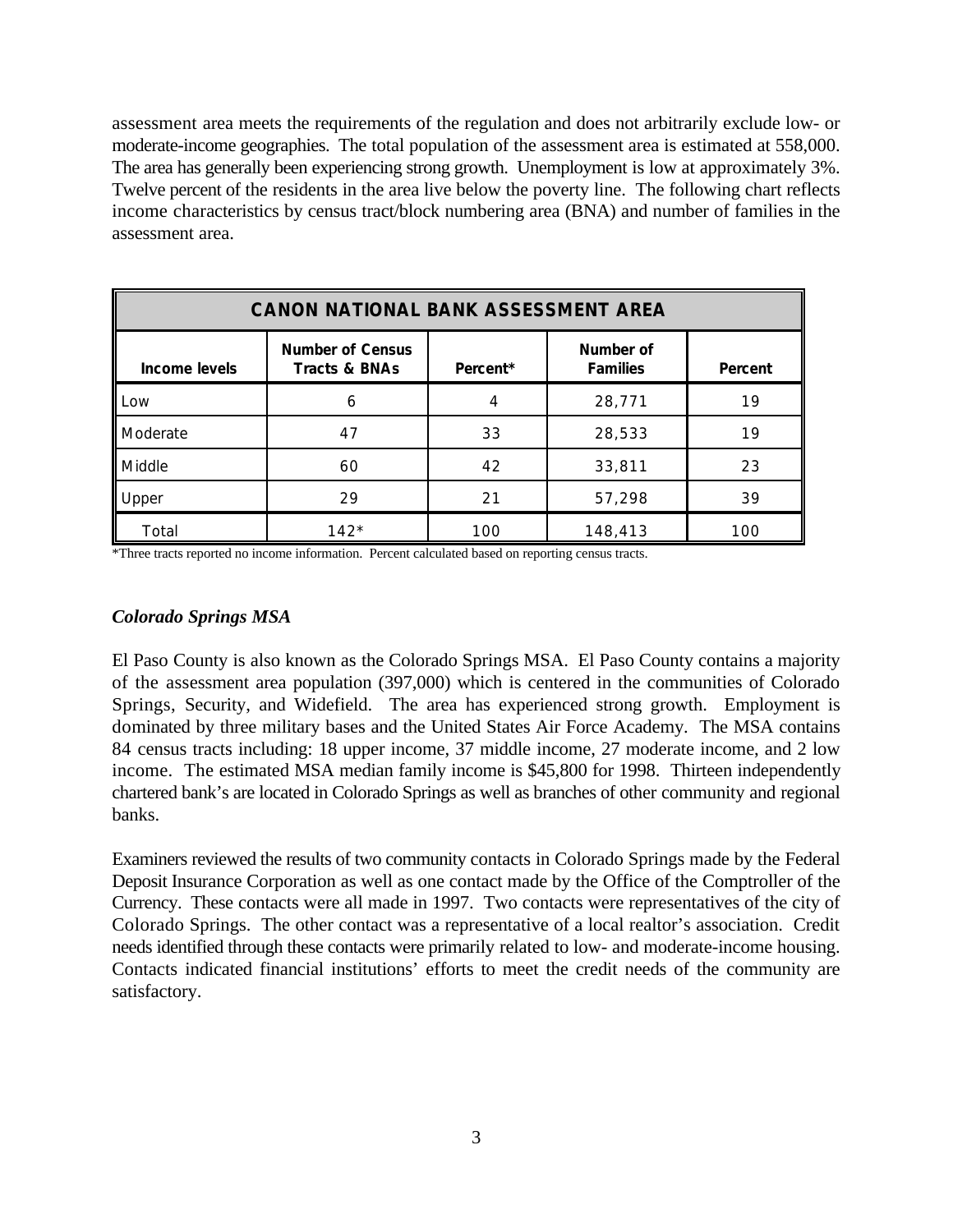#### *Pueblo MSA*

The Pueblo MSA consists of Pueblo County, Colorado. Pueblo County has a population of 123,000 centered in the city of Pueblo. Major employers include various light manufacturing and warehouse facilities as well as county, city, and federal government. The MSA contains 48 census tracts including: 11 upper income, 18 middle income, 14 moderate income, 3 low income, and 2 tracts reporting no income information. The estimated MSA median family income is \$35,300 for 1998. Two large independently chartered banks are located in Pueblo as well as several branches of other community and regional banks.

Examiners reviewed the results of two community contacts in Pueblo made by the Office of the Comptroller of the Currency and one contact by the Federal Deposit Insurance Corporation. These contacts were all made in 1997. Two contacts were representatives of economic development organizations. The other contact was a local government representative. Contacts indicated financial institutions are generally meeting area credit needs. Two contacts indicated area residents could benefit from educational programs on how to apply for credit and build a good credit history.

#### *Fremont and Huerfano Counties*

Fremont County has a population of 32,000. Canon City (13,000) is the largest city in the county and is the location of the bank's main office. Several prisons located in Fremont County are major employers in the area. The Royal Gorge and The Arkansas River are located in the county and attract significant tourism to the area. Fremont County contains 10 BNAs including: 5 middle income, 4 moderate income, and 1 tract reporting no income information. Huerfano County has a population of 6,000 contained in three BNAs including two moderate income and one low income. The estimated non-MSA median family income for Colorado is \$39,000 for 1998. Three independently chartered banks are located in Canon City and one is located in nearby Florence. The bank also faces competition from branches of other area banks.

Examiners made one contact in Canon City during this examination. The contact was a representative of a local community development organization. This contact stated local banks meet area credit needs. The contact was hopeful that local banks would get behind the proposed downtown rehabilitation project.

#### **CONCLUSIONS WITH RESPECT TO PERFORMANCE CRITERIA**

#### *Loan-to-deposit Ratio*

Canon's overall lending level is reasonable given the bank's size, financial condition, and assessment area needs. The bank's loan-to-deposit (LTD) ratio has increased from 65% as of June 30, 1996, to 76% as of March 31, 1998, and averaged 72% during the eight-quarter period. Canon compares favorably to nine similarly situated banks serving the assessment area, which had average LTD ratios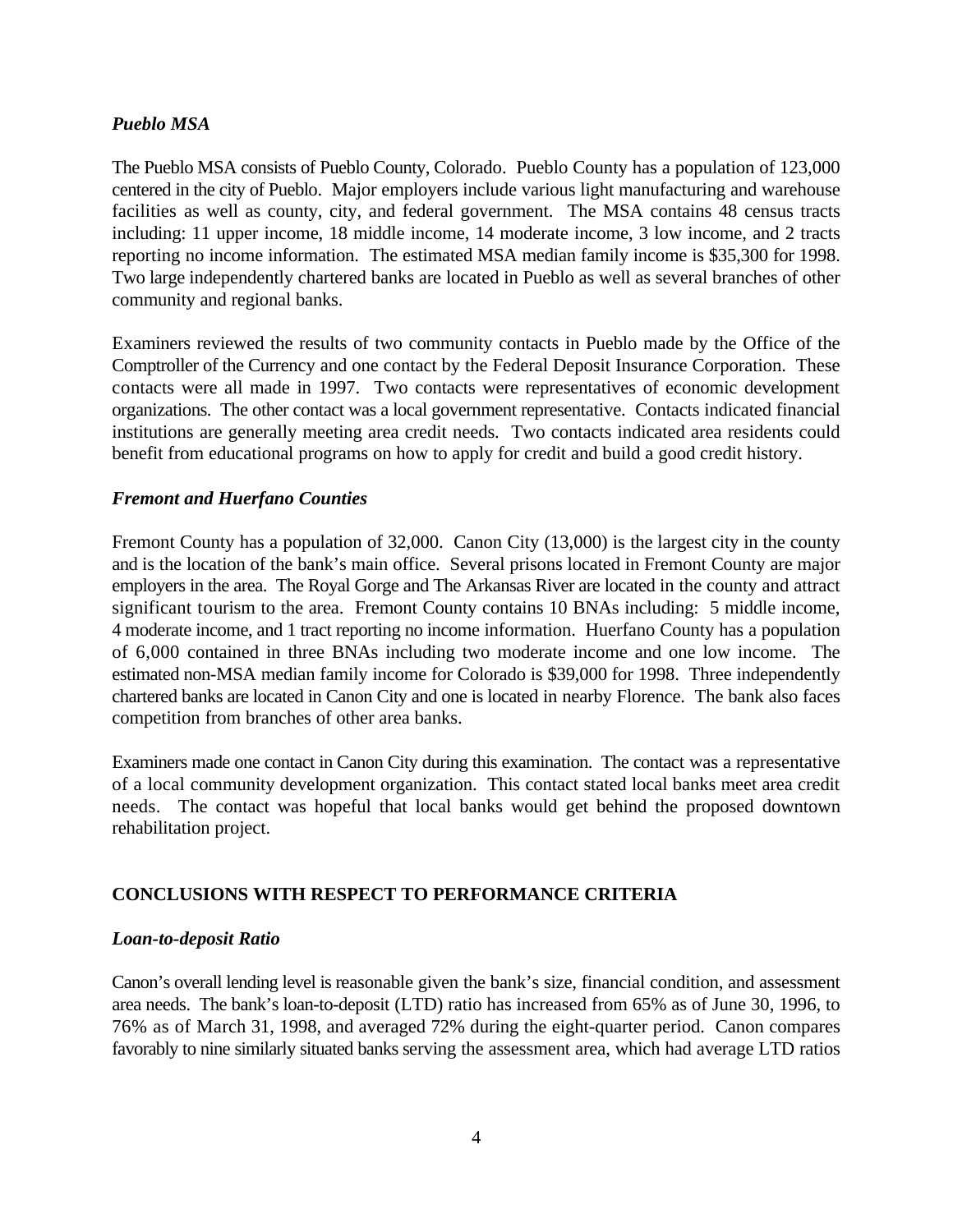ranging from 38% to 79% during the same time period. Only one of the nine similarly situated banks had a higher average LTD ratio than Canon. These banks were selected based on asset size, location, and similar business focus.

#### *Lending in the Assessment Area*

Canon originates a majority of its loans in both number and dollar volume within its assessment area. Examiners selected samples of residential real estate, commercial, and auto loans to evaluate the bank's record of lending within its assessment area. Residential real estate and commercial loans are the two most significant loan types by dollar volume, representing 77% of the bank's loan portfolio. Although less significant by dollar volume, auto loans are a significant product by number of loans originated. Auto loans represented 33% of originations during the first six months of 1998. The following table details our findings based on these samples.

| <b>LENDING WITHIN THE ASSESSMENT AREA</b> |                                          |                               |                                      |                               |  |
|-------------------------------------------|------------------------------------------|-------------------------------|--------------------------------------|-------------------------------|--|
| Loan Type                                 | <b>Originations Sampled</b><br>by Number | Percent<br><b>Inside Area</b> | <b>Originations</b><br>Sampled by \$ | Percent<br><b>Inside Area</b> |  |
| Commercial*                               | 18                                       | 94                            | 3,038,000                            | 65                            |  |
| Residential Real Estate**                 | 35                                       | 97                            | 1,665,000                            | 97                            |  |
| Auto <sup>***</sup>                       | 31                                       | 97                            | 247,000                              | 95                            |  |
| Total                                     | 84                                       | 96                            | 4,950,000                            | 80                            |  |

 \*Sample represents approximately 17% of commercial loans originated by number between January 1, 1997, and June 30, 1998. \*\*Sample represents approximately 50% of residential real estate purchase loans originated by number between July 1, 1997, and June 30, 1998.

\*\*\*Sample represents approximately 14% of auto loans originated by number between January 1, 1998, and June 30, 1998.

#### *Lending to Borrowers of Different Incomes and to Businesses of Different Sizes*

Canon's lending patterns reflect good dispersion among individuals of different income levels and businesses of different sizes. Examiners sampled 34 residential real estate loans made within the bank's assessment area between July 1, 1997, and June 30, 1998, and 30 auto loans made within the bank's assessment area between January 1, 1998, and June 30, 1998. Each borrower's income level was compared to the median family income applicable for the borrower's address. The sample included loans from the Pueblo MSA, Colorado Springs MSA, and Colorado non-MSA counties all contained within the bank's assessment area. See the following table.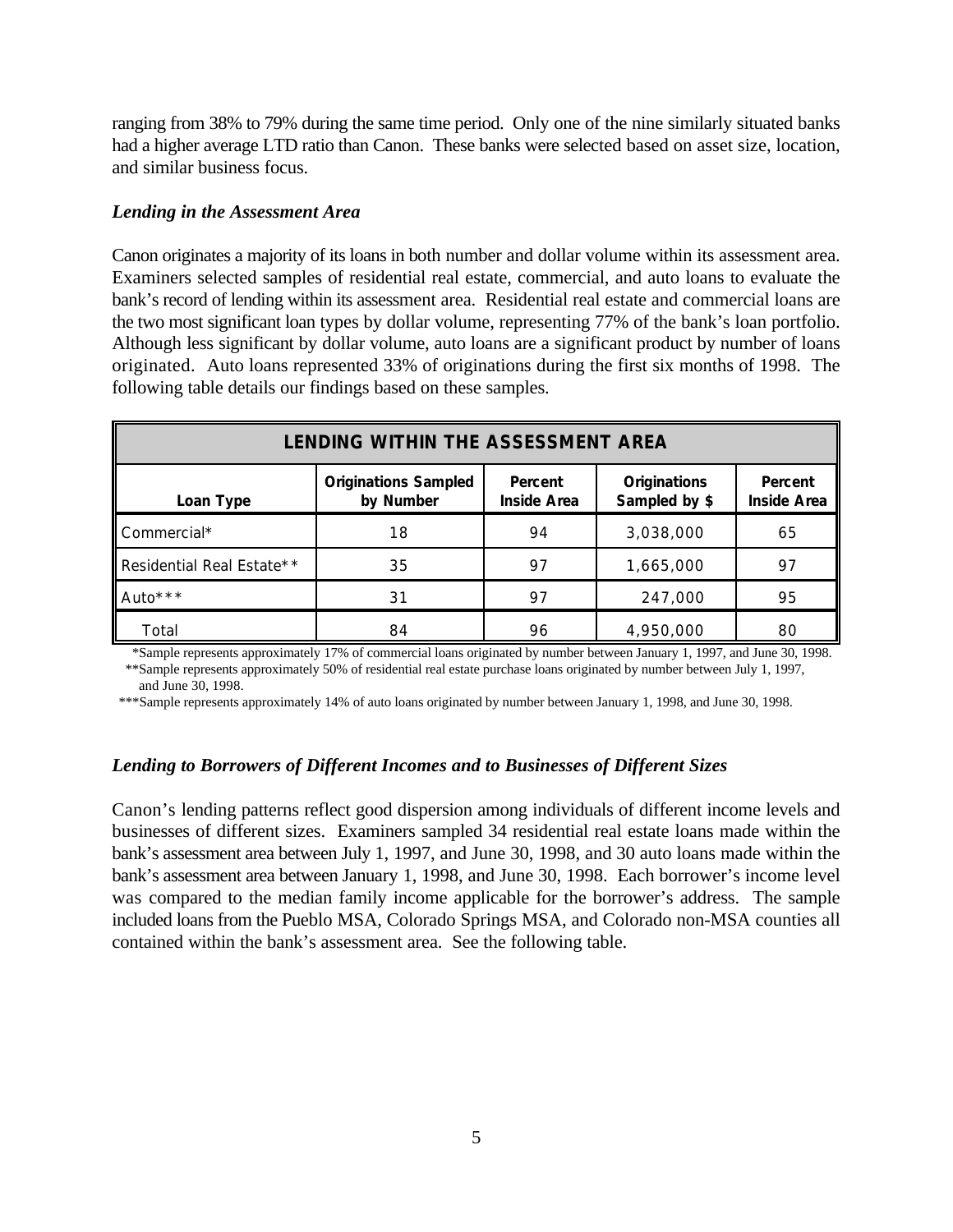| LENDING TO BORROWERS OF DIFFERENT INCOMES |                                                                                       |                                                          |                                                  |  |
|-------------------------------------------|---------------------------------------------------------------------------------------|----------------------------------------------------------|--------------------------------------------------|--|
| <b>Income Category</b>                    | <b>Percent of Residential</b><br><b>Real Estate Loans</b><br><b>Sampled by Number</b> | <b>Percent of Auto Loans</b><br><b>Sampled by Number</b> | <b>Percent of Families</b><br>in Assessment Area |  |
| Low                                       | 14                                                                                    | 20                                                       | 19                                               |  |
| Moderate                                  | 24                                                                                    | 23                                                       | 19                                               |  |
| Middle                                    | 24                                                                                    | 20                                                       | 23                                               |  |
| Upper                                     | 38                                                                                    | 37                                                       | 39                                               |  |
| Total                                     | 100                                                                                   | 100                                                      | 100                                              |  |

A substantial majority of the bank's commercial loans are to small businesses. We sampled 17 commercial loans made within the bank's assessment area between January 1, 1997, and June 30, 1998. As reflected in the following table, 94% of the loans sampled were made to businesses with revenues of less than \$500,000. U.S. Census Bureau data reflects approximately 84% of businesses in the assessment area have total revenues less than \$500,000, and 84% of businesses in the assessment area employ less than 10 people. The sample indicates the bank effectively serves the small business community.

| LENDING TO BUSINESSES OF DIFFERENT SIZES                         |     |  |  |
|------------------------------------------------------------------|-----|--|--|
| <b>Gross Annual Revenues</b><br>Percent of Loans Based on Sample |     |  |  |
| $$0 - $100,000$                                                  | 47  |  |  |
| $$100,001 - $250,000$                                            | 29  |  |  |
| \$250,001 - \$500,000                                            | 18  |  |  |
| $>$ \$500,000                                                    | h   |  |  |
| Total                                                            | 100 |  |  |

 $>$  = Greater than.

#### *Geographic Distribution of Loans*

The bank's lending patterns reflect reasonable dispersion within the assessment area.